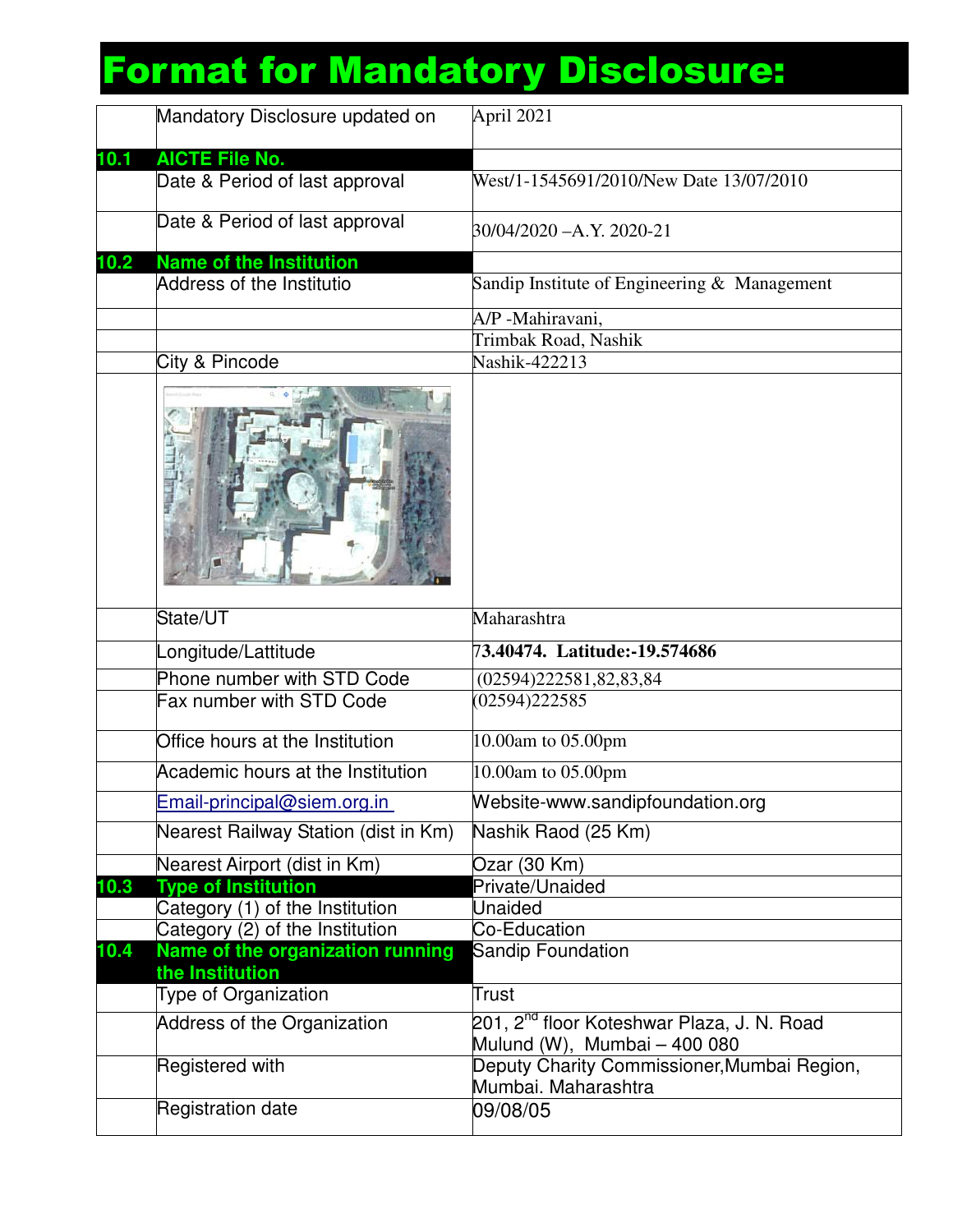|      | Website of the organization                                                                                                                                                  | www.sandipfoundation.org          |                         |  |  |
|------|------------------------------------------------------------------------------------------------------------------------------------------------------------------------------|-----------------------------------|-------------------------|--|--|
| 10.5 | <b>Name of the affiliating University / Savitribai Phule Pune University</b><br><b>Board</b>                                                                                 |                                   |                         |  |  |
|      | <b>Address</b>                                                                                                                                                               | GaneshKhind, Pune - 411 007       |                         |  |  |
|      | Website                                                                                                                                                                      | www.unipune.ac.in                 |                         |  |  |
|      | Latest affiliation period                                                                                                                                                    | 2021 - 2022                       |                         |  |  |
| 10.6 | <b>Name of the Principal</b>                                                                                                                                                 | Prof. (Dr.) Dipak Pandurang Patil |                         |  |  |
|      | <b>Exact Designation</b>                                                                                                                                                     | Principal                         |                         |  |  |
|      | Phone number with STD Code                                                                                                                                                   | $02594 - 222581$                  |                         |  |  |
|      | Fax number with STD Code                                                                                                                                                     | 02594 - 222585                    |                         |  |  |
|      | Email                                                                                                                                                                        | principal@siem.org.in             |                         |  |  |
|      | <b>Highest Degree</b>                                                                                                                                                        | Ph. D.                            |                         |  |  |
|      | <b>Field of Specialization</b>                                                                                                                                               | E & TC Engineering                |                         |  |  |
| 10.7 | <b>Governing Board Members</b>                                                                                                                                               |                                   |                         |  |  |
|      | <b>Name</b>                                                                                                                                                                  |                                   | <b>Designation</b>      |  |  |
| 1    | Dr. Sandip N. Jha                                                                                                                                                            |                                   | Chairman                |  |  |
| 2    | Mr. Pramod Karole                                                                                                                                                            |                                   | Member                  |  |  |
| 3    | Mr. Jelvis Henrique                                                                                                                                                          |                                   | Member                  |  |  |
| 4    | Prof. M. S. Sutaone<br>Professor and Head, Extc at COEP (College of Engg, Pune)                                                                                              |                                   | Member                  |  |  |
| 5    | Prof Dr. V S Bandal,<br>Professor and Principal Government, Polytechnic, PUNE.                                                                                               |                                   | Member                  |  |  |
| 6    | Prof Dr. S G Bhirud,<br><b>Professor and Deputy Director</b>                                                                                                                 |                                   | Member                  |  |  |
| 7    | Nominee – AICTE- Western Regional Office, Mumbai                                                                                                                             |                                   | Member                  |  |  |
| 8    | Nominee- AICTE – Western Region by Regional committee<br>(Industrialist/Educationist)                                                                                        |                                   | Member                  |  |  |
| 9    | Prof (Dr.) V. B. Gaikwad<br>Nominee Affiliating University                                                                                                                   |                                   | Member                  |  |  |
| 10   | Nominee Govt.of Maharashtra- DTE Mumbai                                                                                                                                      |                                   | Member                  |  |  |
| 11   | Nominee (Govt. Of Maharashtra-Mumbai Region<br>(Industrialist/Educationist)                                                                                                  |                                   | Member                  |  |  |
| 12   | Principal of the Institute                                                                                                                                                   |                                   | <b>Member Secretary</b> |  |  |
| 13   | Dr. A. S. Dube                                                                                                                                                               |                                   | <b>Faculty Member</b>   |  |  |
| 14   | Prof (Dr.) Ms. K.C. Nalavade (Professor)                                                                                                                                     |                                   | <b>Faculty Member</b>   |  |  |
| 15   | Mr. Manish Kothari<br>Director, Maharashtra Pipe Allied Industries, Nashik, Director, Member<br>Nashik Engineering Cluster & Past Chairman Institute of<br>Engineers, Nashik |                                   |                         |  |  |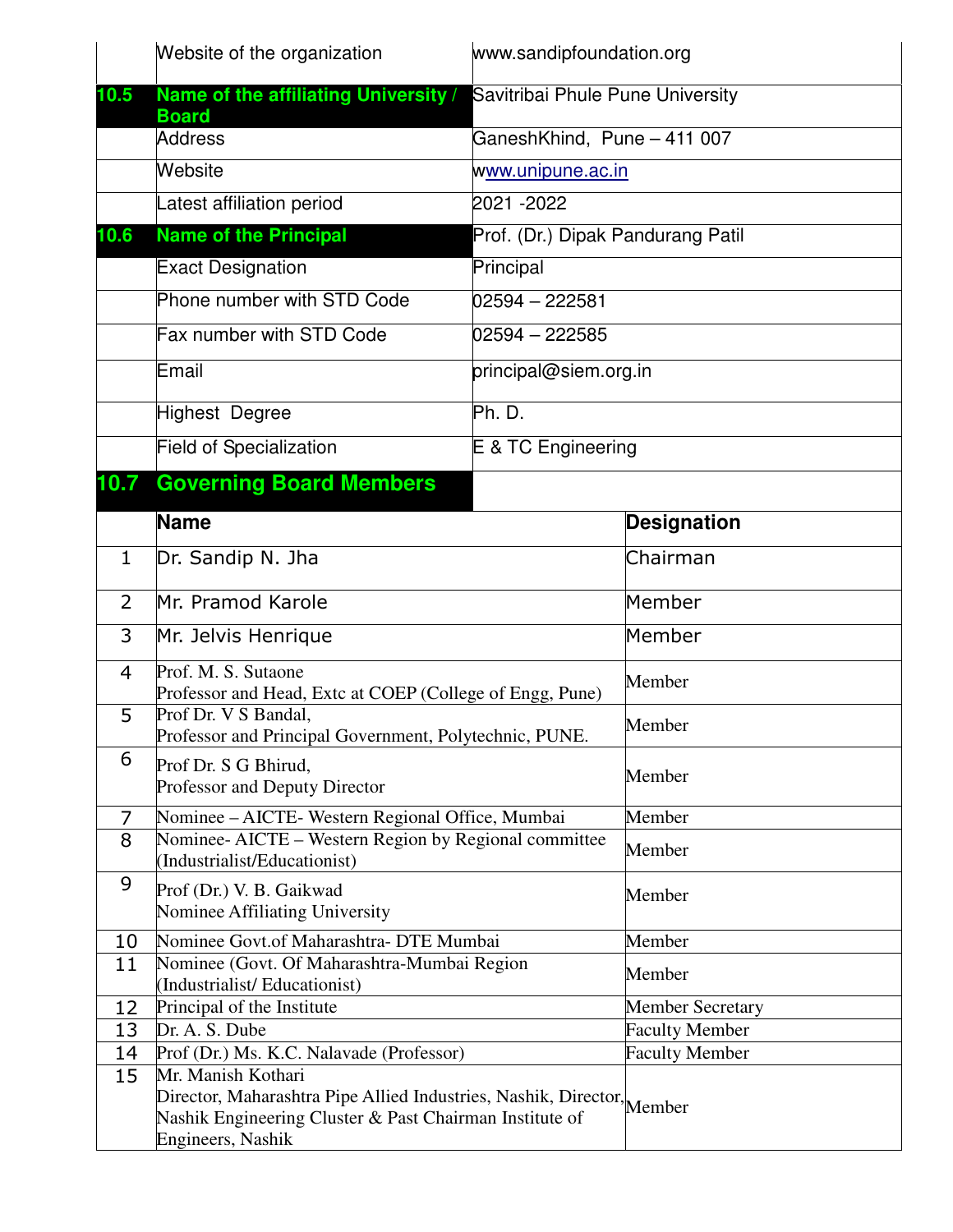| $\ast$       | Mr. Vivek Patil<br>Director, United Heat Transfer, Nashik & Past Chairman,<br><b>IIMA, Nashik</b>                                                                                |                                       | Member<br>06/09/2021 |
|--------------|----------------------------------------------------------------------------------------------------------------------------------------------------------------------------------|---------------------------------------|----------------------|
|              | Frequency of meetings (Annual) & date of last<br>meeting                                                                                                                         |                                       |                      |
|              | Academic Advisory Body:-The college has constituted the Local Management<br>Committee which comprises of following members and governs the process of<br><b>Academic Advise.</b> |                                       |                      |
|              | <b>10.8 Academic Advisory Body</b>                                                                                                                                               |                                       |                      |
|              | <b>Name</b>                                                                                                                                                                      |                                       | <b>Designation</b>   |
| $\mathbf{1}$ | Dr. Sandip N. Jha                                                                                                                                                                | Chairperson of the management         |                      |
| 2            | Prof. Pramod Karole                                                                                                                                                              | Secretary of the Management           |                      |
| 3            | Prof KL Bidkar                                                                                                                                                                   | <b>Head of Department</b>             |                      |
| 4            | Prof (Dr) GN Shelke                                                                                                                                                              | Teachers                              |                      |
| 5            | Prof (Dr) A. S. Dube                                                                                                                                                             | Teachers                              |                      |
| 6            | Prof. (Dr) Ms K C Nalavade                                                                                                                                                       | <b>Women Teachers</b>                 |                      |
| 7            | Registrar                                                                                                                                                                        | Non-Teaching                          |                      |
| 8            | Mr Pradeep Peshkar                                                                                                                                                               | <b>Local Members</b>                  |                      |
| 9            | Mr Jelvis Henriques                                                                                                                                                              | <b>Local Members</b>                  |                      |
| 10           | Mr Akshay Dadaji Gangurde                                                                                                                                                        | <b>Local Members</b>                  |                      |
| 11           | Prof KT Phalak                                                                                                                                                                   | <b>Local Members</b>                  |                      |
| 12           | Prof (D) L. K. Toke                                                                                                                                                              | Co-ordinator(IQAC)                    |                      |
| 13           | <b>President of Student Council</b>                                                                                                                                              | President of College Students Council |                      |
| 14           | Secretary of Student Council                                                                                                                                                     | Secretary of College Students Council |                      |
| 15           | Prof (Dr) Dipak P Patil                                                                                                                                                          | Principal                             |                      |
|              | Frequency of meetings & date of<br>last meeting                                                                                                                                  |                                       | Twice in a year      |
|              | Date of last meeting :-                                                                                                                                                          |                                       | 16/02/2021           |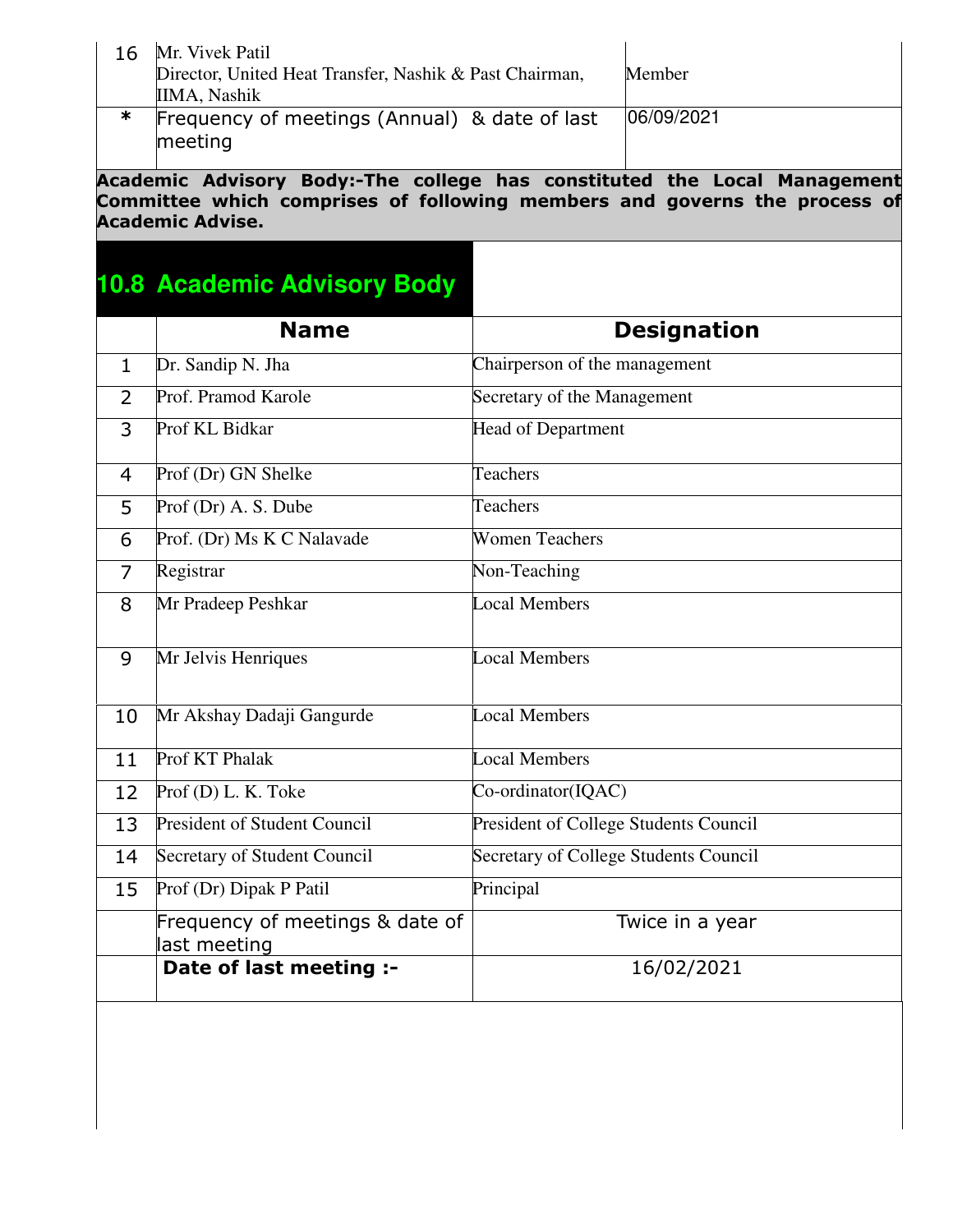### **10.9 Organizational Chart**

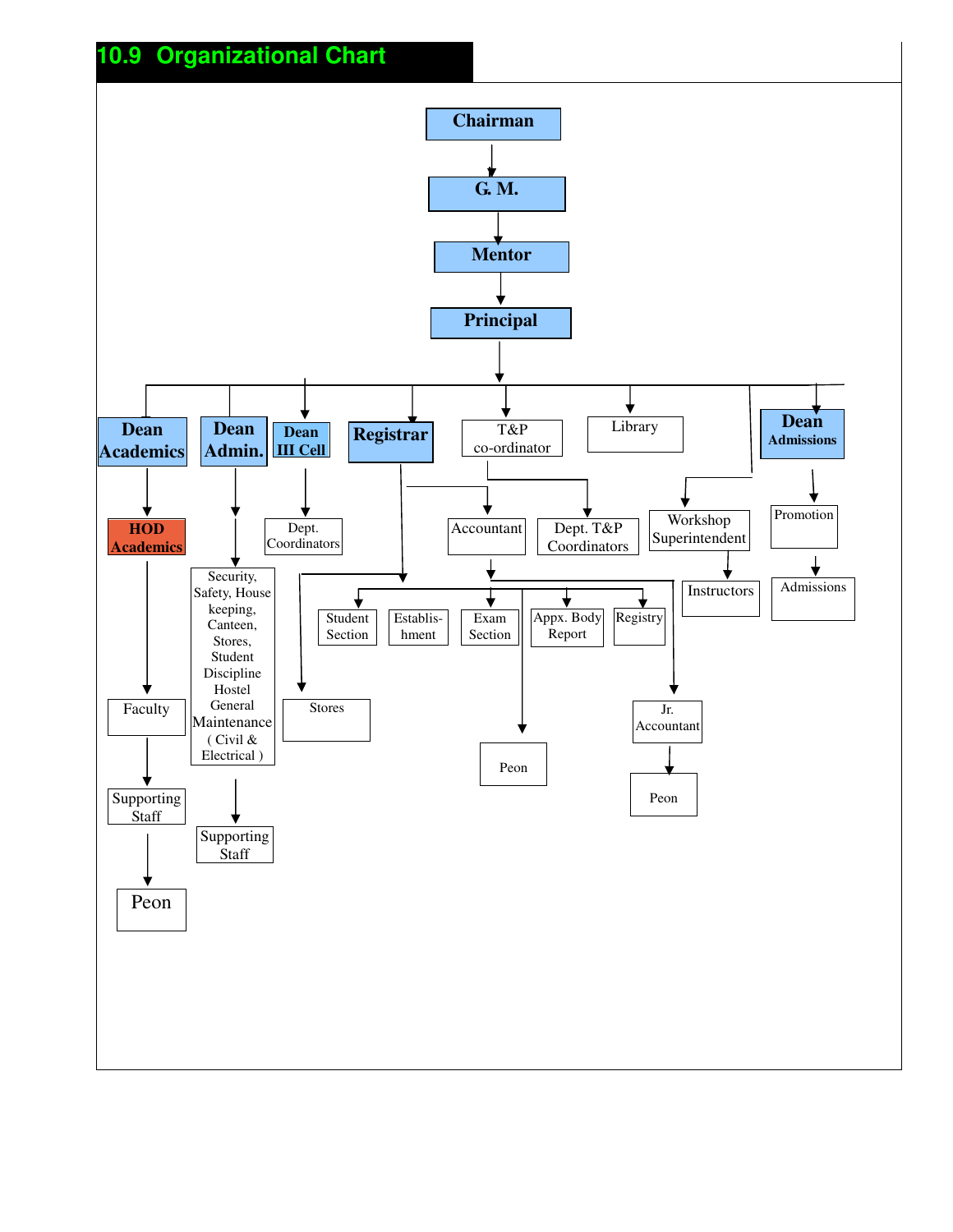|              |                                                                                 | <b>10.10Student feedback mechanism</b> We are using Sandip ERP Software for feedback.                                                                                                                                                                                                                                                                                                                                                                                                                                  |
|--------------|---------------------------------------------------------------------------------|------------------------------------------------------------------------------------------------------------------------------------------------------------------------------------------------------------------------------------------------------------------------------------------------------------------------------------------------------------------------------------------------------------------------------------------------------------------------------------------------------------------------|
|              | on Institutional<br><b>Governance/faculty</b><br>performance                    | Students feedback is conducted online which is<br>confidential. It is conducted twice in a year.<br>Students report for individual teacher is covering<br>following<br>points:-<br>Punctuality,<br>Regularity,<br>Preparation for the lecture, Communication skills,<br>Presentation on board, Encouragement to ask<br>questions, Interactive class , Extent of<br>completion of syllabus and Level of interaction<br>during Practical. Based on that the corrective<br>measures are taken by the concerned authority. |
|              | <b>10.11Grievance redressal</b><br>mechanism for faculty, staff<br>and students | We have implemented the concept of mentor<br>faculty for a group of 20 students. Each mentor<br>responsible for speaking & continuous<br>counseling to the student group for their<br>grievances and try to provide the solution. There<br>is a special grievance cell for girl students. This<br>cell is controlled by ladiy staff members. We<br>have grievance redressal committee for Staff<br>members.                                                                                                            |
|              |                                                                                 | <b>Faculty/Staff Grievances committee members</b>                                                                                                                                                                                                                                                                                                                                                                                                                                                                      |
| $\mathbf{1}$ | Prof K. T. Phalak                                                               | Co-odinator                                                                                                                                                                                                                                                                                                                                                                                                                                                                                                            |
| 2            | Prof (Dr) S. P. Ahirrao                                                         | Member                                                                                                                                                                                                                                                                                                                                                                                                                                                                                                                 |
| 3            | Prof H. R. Kulkarni                                                             | Member                                                                                                                                                                                                                                                                                                                                                                                                                                                                                                                 |
| 4            | Mr. Unmesh Ahire, Student,<br>Electrical                                        | Member                                                                                                                                                                                                                                                                                                                                                                                                                                                                                                                 |
| 5            | Ms. Pooja Rajput, Student, E &<br>TС                                            | Member                                                                                                                                                                                                                                                                                                                                                                                                                                                                                                                 |
|              |                                                                                 | <b>Women's Grievance Cell</b>                                                                                                                                                                                                                                                                                                                                                                                                                                                                                          |
| 1            | Prof Ms. S. K. Gajeshwar                                                        | Co-odinator                                                                                                                                                                                                                                                                                                                                                                                                                                                                                                            |
| 2            | Prof Ms. Sharmila M.                                                            | Member                                                                                                                                                                                                                                                                                                                                                                                                                                                                                                                 |
| 3            | Prof Ms. M. S. Sonawane                                                         | Member                                                                                                                                                                                                                                                                                                                                                                                                                                                                                                                 |
| 4            | Ms. Prachi Bhongle, Student,<br>Electrical                                      | Member                                                                                                                                                                                                                                                                                                                                                                                                                                                                                                                 |
| 5            | Ms. Kanchan Borse, Student, E & Member<br>TС                                    |                                                                                                                                                                                                                                                                                                                                                                                                                                                                                                                        |
|              |                                                                                 | <b>Students Grievances committee members</b>                                                                                                                                                                                                                                                                                                                                                                                                                                                                           |
| $\mathbf{1}$ | Mr. A. S. Dube                                                                  | Co-odinator                                                                                                                                                                                                                                                                                                                                                                                                                                                                                                            |
| 2            | Mr. H. R. Kulkarni                                                              | Member                                                                                                                                                                                                                                                                                                                                                                                                                                                                                                                 |
| 3            | Mr. K. L. Bidkar                                                                | Member                                                                                                                                                                                                                                                                                                                                                                                                                                                                                                                 |
| 4            | Prof (Dr) K. A. Shirsath                                                        | Member                                                                                                                                                                                                                                                                                                                                                                                                                                                                                                                 |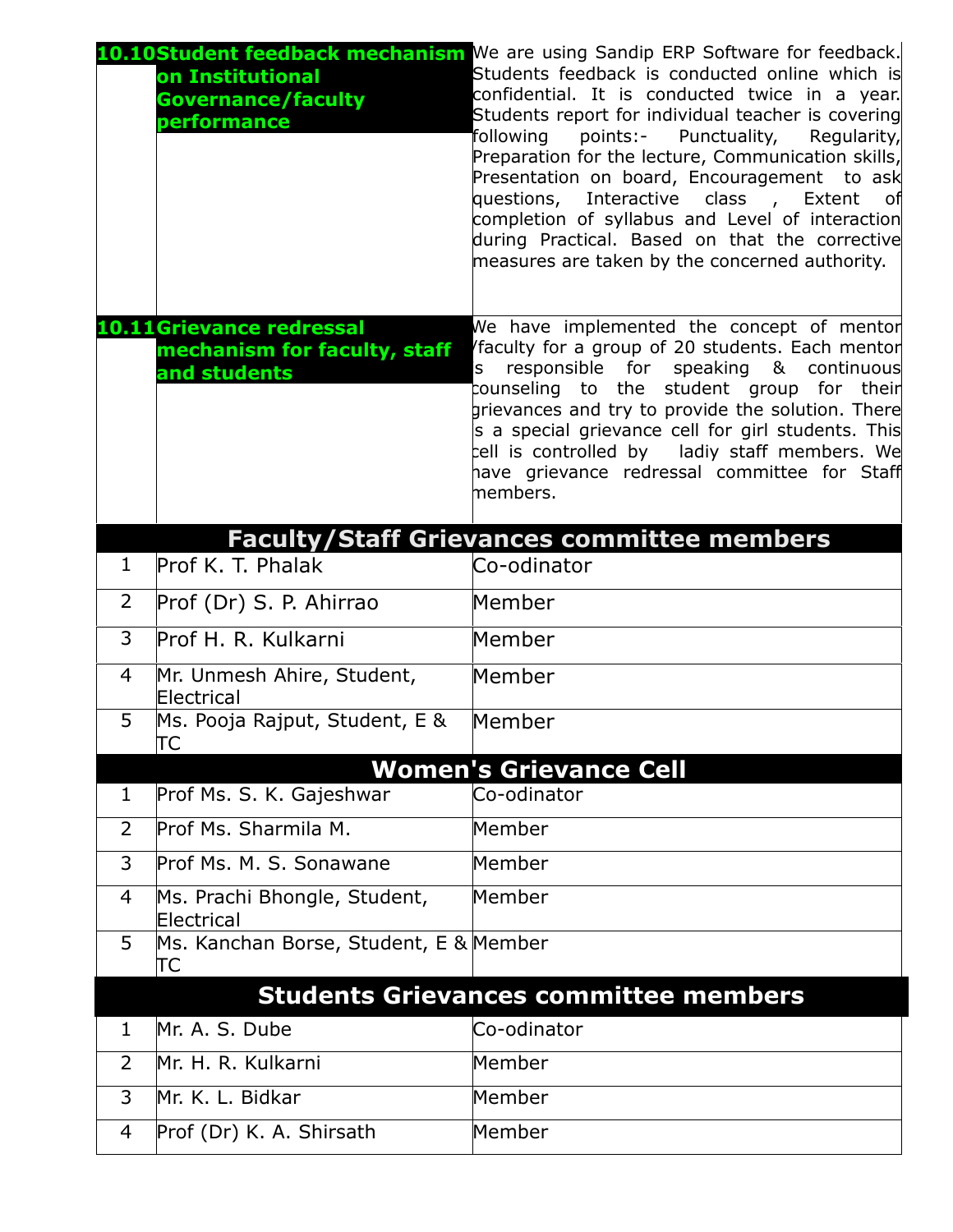| 5              | Prof Y. R. Risodkar                               | Member                                                   |             |                         |                 |             |             |
|----------------|---------------------------------------------------|----------------------------------------------------------|-------------|-------------------------|-----------------|-------------|-------------|
| 6              | Prof Mrs. R. J. Nayak                             | Member                                                   |             |                         |                 |             |             |
| $\overline{7}$ | Ms. Bhagendra G. Bachhav,<br>Student, Civil       | Member                                                   |             |                         |                 |             |             |
| 8              | Mr. Aman Singh, Student,<br>Computer              | Member                                                   |             |                         |                 |             |             |
|                | 10.12Name of the Department /<br><b>Programme</b> |                                                          |             |                         |                 |             |             |
|                | Course / Programme                                | Engineering/Technology                                   |             |                         |                 |             |             |
|                | Level                                             | UG                                                       |             |                         |                 |             |             |
|                | 1 <sup>st</sup> approval by Council               | 2010 (Engineering),                                      |             |                         |                 |             |             |
|                | <b>Year wise Sanctioned</b><br><b>Intake</b>      | <b>Branch/Year</b>                                       |             |                         | 2020-21 2019-20 | 2018-19     | 2017-<br>18 |
|                |                                                   | Civil Engineering                                        |             | 120                     | 120             | 120         | 120         |
|                |                                                   | Computer Engineering                                     |             | 60                      | 60              | 60          | 60          |
|                |                                                   | <b>Electrical Engineering</b>                            |             | 120                     | 120             | 120         | 120         |
|                |                                                   | <b>E&amp;TC Engineering</b>                              |             | 60                      | 60              | 60          | 60          |
|                |                                                   | Mechanical<br>Engineering                                |             | 120                     | 120             | 120         | 120         |
|                |                                                   | Direct 2 <sup>nd</sup> Year Civil<br>Engineering         |             | 0                       | 0               | 60          | 60          |
|                |                                                   | Direct 2 <sup>nd</sup> Year<br>Mechanical<br>Engineering |             | 0                       | 0               | 60          | 60          |
|                | <b>Year wise Actual</b><br><b>Admissions</b>      | <b>Branch/Year</b>                                       |             | 2020-21 2019-20 2018-19 |                 | 2017-<br>18 |             |
|                |                                                   | Civil Engineering                                        |             | 617                     | 524             | 646         | 681         |
|                |                                                   | Computer Engineering                                     |             | 310                     | 247             | 252         | 230         |
|                |                                                   | <b>Electrical Engineering</b><br>E & TC Engineering      |             | 413<br>159              | 444<br>135      | 446<br>170  | 444<br>198  |
|                |                                                   | Mechanical<br>Engineering                                |             | 519                     | 530             | 656         | 680         |
|                | <b>Cut of marks - General</b><br>quota            | 2020-21                                                  | 2019-<br>20 |                         | 2018-19         |             | 2017-18     |
|                | Civil Engineering                                 | 6.63                                                     | 31.34       |                         | 86              | 30          |             |
|                | Computer Engineering                              | 64.99                                                    | 75.78       |                         | 72              | 40          |             |
|                | <b>Electrical Engineering</b>                     | 28.09                                                    | 45.60       |                         | 61              | 52          |             |
|                | <b>E&amp; TC Engineering</b>                      | 9.34                                                     | 12.82       |                         | 88              | 66          |             |
|                | Mechanical Engineering                            | 7.41                                                     | 0.61        |                         | 84              | 23          |             |
|                |                                                   |                                                          |             |                         |                 |             |             |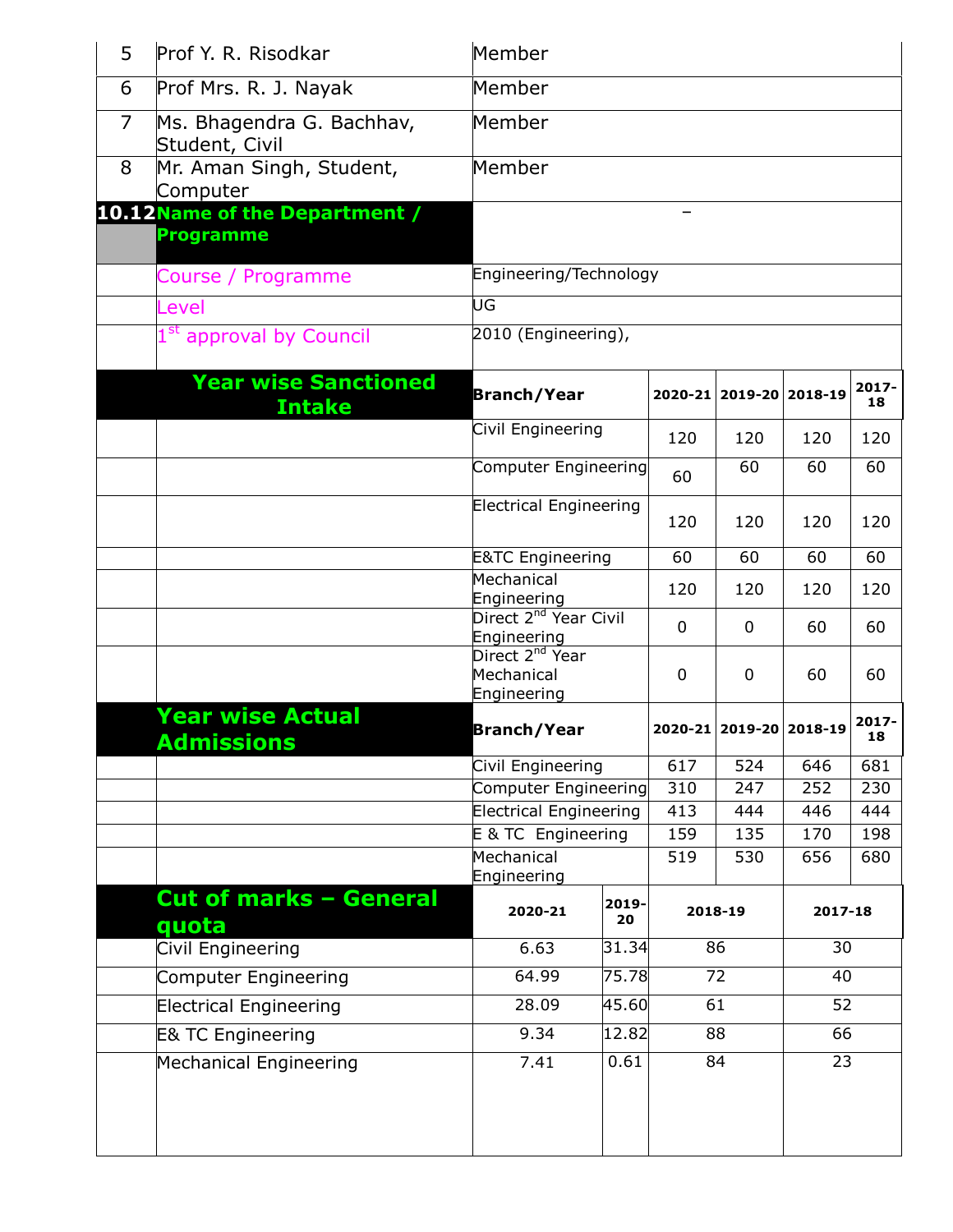| % students passed with<br>distinction |                               | 2020-21 | 2019-<br>20    | 2018-19      | 2017-18 |
|---------------------------------------|-------------------------------|---------|----------------|--------------|---------|
|                                       | Civil Engineering             | 51      | 26             | 19           | 61      |
| $\overline{2}$                        | Computer Engineering          | 31      | 21             | 15           | 30      |
| 3                                     | <b>Electrical Engineering</b> | 44      | 26             | 12           | 54      |
| 4                                     | E & TC Engineering            | 16      | 10             | $\mathbf{1}$ | 8       |
| 5                                     | Mechanical Engineering        | 117     | 52             | 29           | 93      |
| % students passed with First          |                               |         |                |              |         |
| <b>Class</b>                          |                               | 2020-21 | $2019 -$<br>20 | 2018-19      | 2017-18 |
|                                       | Civil Engineering             | 156     | 78             | 71           | 39      |
| 2                                     | Computer Engineering          | 41      | 33             | 33           | 12      |
| 3                                     | <b>Electrical Engineering</b> | 103     | 66             | 53           | 14      |
| $\overline{4}$                        | E & TC Engineering            | 43      | 16             | 25           | 6       |

| <b>Average Pay package,</b><br><b>Rs./Year</b>      | 2020-21 | 2019-20                             | 2018-19        |
|-----------------------------------------------------|---------|-------------------------------------|----------------|
|                                                     | 1.8 LPA | 1.6 LPA                             | <b>1.4 LPA</b> |
| <b>Students opted for Higher</b><br><b>studies</b>  | 2020-21 | 2019-20                             | 2018-19        |
|                                                     | 87      | 65                                  | 42             |
| <b>Accreditation status of the</b><br><b>course</b> |         | NAAC " $B++$ " Grade with CGPA 2.89 |                |
| <b>Doctoral Courses</b>                             |         | No                                  |                |

|               | <b>Professional Society Memberships:</b> |                                            |  |  |  |
|---------------|------------------------------------------|--------------------------------------------|--|--|--|
|               | Sr. No. Name of Dept                     | <b>Details</b>                             |  |  |  |
| 1.            | CIVIL ENGG.                              | Indian Scoity of Tecnical Education (ISTE) |  |  |  |
| $\mathcal{P}$ | <b>COMPUTER ENGG.</b>                    | <b>CSI Chapter Formation</b>               |  |  |  |
|               |                                          | ISTE Staff memebership                     |  |  |  |
| 3             | <b>ELECTRICAL ENGG</b>                   | Dr.D.P.Kadam- IET, ISLE, MIE, IEI          |  |  |  |
|               |                                          | Prof.H.R.Kulkarni-ISTE, IEEE, IEI          |  |  |  |
|               |                                          | Sharmila M.-ISTE                           |  |  |  |
|               |                                          | R.V.Patel-ISTE                             |  |  |  |
|               |                                          | R.S.Patil-ISTE                             |  |  |  |
|               |                                          | J.Sarkar-ISTE                              |  |  |  |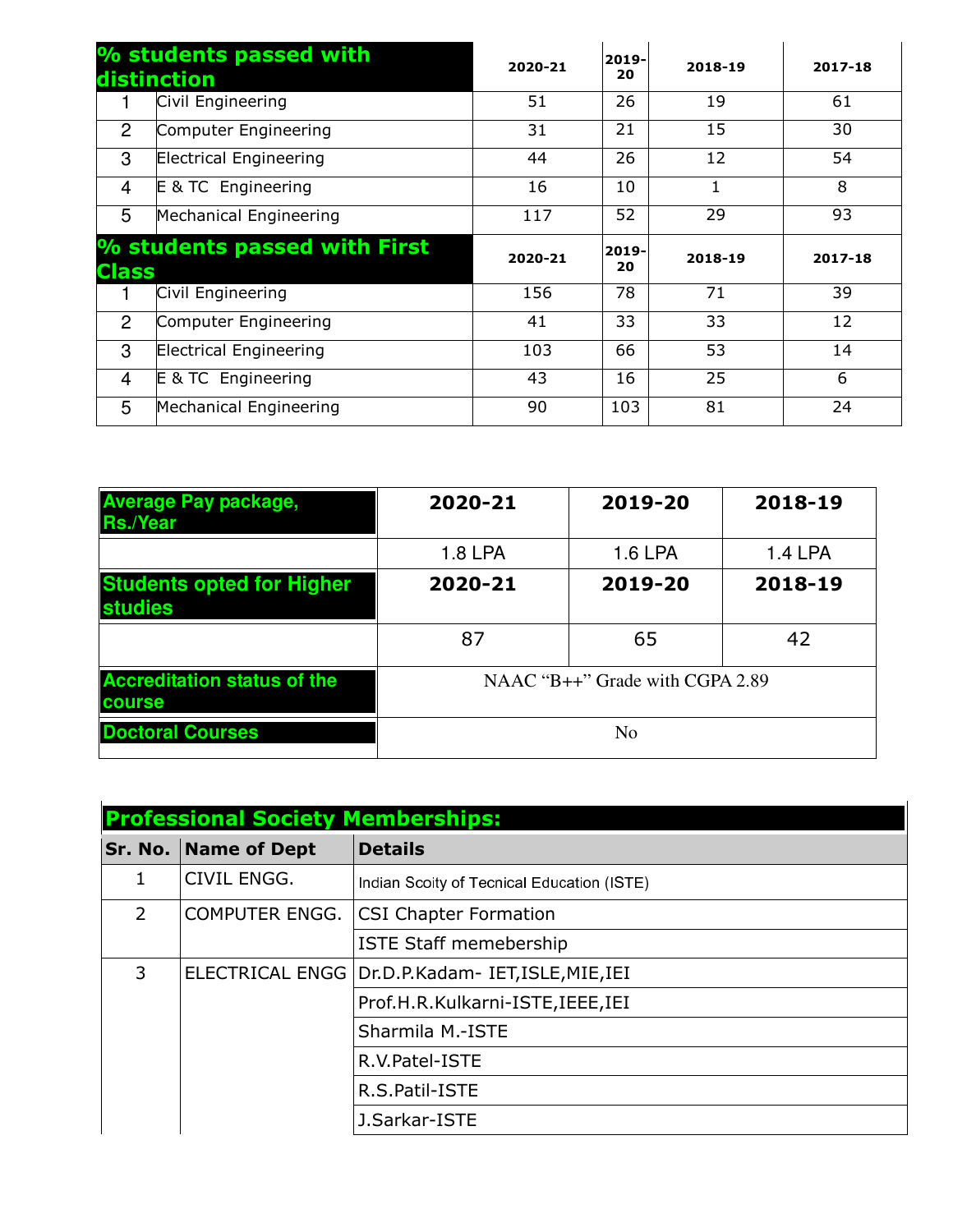|   |                                         | R.K. Harshwardhan-ISTE                                                                                     |
|---|-----------------------------------------|------------------------------------------------------------------------------------------------------------|
|   |                                         | P.M.Desai-ISTE                                                                                             |
|   |                                         | S.Vinchurkar-ISTE                                                                                          |
|   |                                         | S.U.Shinde-ISTE                                                                                            |
|   |                                         | V.S.Patil-ISTE                                                                                             |
|   |                                         | Madhuraj Sharma-ISTE                                                                                       |
|   |                                         | D.M.Ahire-ISTE                                                                                             |
|   |                                         | D.V.Malkhede-ISTE                                                                                          |
|   |                                         | P. S. Jadhav-IST                                                                                           |
| 4 | <b>E&amp;TC ENGG.</b>                   | <b>NIL</b>                                                                                                 |
| 5 | <b>MECHANICAL</b><br><b>ENGINEERING</b> | ISTE lifetime membership for all Staff of Mechanical Engg<br>Department. ISHRAE Staff Membership .IIM, IEI |

## **Professional activities**

|                | Sr. No. Name of Dept      | <b>Details</b>                                                                                                                                                                       |  |  |  |  |
|----------------|---------------------------|--------------------------------------------------------------------------------------------------------------------------------------------------------------------------------------|--|--|--|--|
| $\mathbf{1}$   | Civil Engineering         | MOU for Summer School Training Program with Technical University of Sofia,<br>Bulgaria.                                                                                              |  |  |  |  |
|                |                           | workshop on Advances In Surveying 28/12/15                                                                                                                                           |  |  |  |  |
|                |                           | Student Chapter of Association of Consulting Civil Engineers (ACCE). This is the<br>st<br>Student chapter opened in western region at SIEM Nashik.                                   |  |  |  |  |
|                |                           | 1                                                                                                                                                                                    |  |  |  |  |
| $\overline{2}$ | Computer<br>Engineering   | MOU with Prygma Infotech in progress                                                                                                                                                 |  |  |  |  |
|                |                           | MOU with Excel Net Technology in progress                                                                                                                                            |  |  |  |  |
|                |                           | MOU with Web Dreamworks in progress                                                                                                                                                  |  |  |  |  |
| 3              | Electrical<br>Engineering | Prof. D. M. Ahire-FDP On Effective Classroom teaching, SIEM, Nashik                                                                                                                  |  |  |  |  |
|                |                           | Prof.P. S. Jadhav-FDP On Effective Classroom teaching, SIEM, Nashik                                                                                                                  |  |  |  |  |
|                |                           | Prof. V. S. Patil-FDP On Effective Classroom teaching, SIEM, Nashik                                                                                                                  |  |  |  |  |
|                |                           | Prof. Sharmila M.-FDP On Effective Classroom teaching, SIEM, Nashik                                                                                                                  |  |  |  |  |
|                |                           | Ms.M. G. Kude-FDP On Effective Classroom teaching, SIEM, Nashik                                                                                                                      |  |  |  |  |
|                |                           | Prof.D.M.Ahire-Five Days Workshop On "LATEX", SIEM, Nashik                                                                                                                           |  |  |  |  |
|                |                           | Prof.S.Vinchurkar-Five Days Workshop On "LATEX", SIEM, Nashik                                                                                                                        |  |  |  |  |
|                |                           | Prof.R.S.Patil-One day workshop attended on Intellectual Property<br>Rights, IET, Nashik                                                                                             |  |  |  |  |
|                |                           | Prof.P.M.Desai-One week workshop on "Advanced<br>Mathematics", SITRC, Nashik<br>Prof.Sharmila M-Two week workshop attainded on "Faculty<br>Development Programme", SP, Nashik & ISTE |  |  |  |  |
|                |                           | Prof.P.M.Desai-One week workshop on "Paper Proposal and<br>writing"Mahtoshree, nashik                                                                                                |  |  |  |  |
|                |                           | Prof.D.M.Ahire-One week workshop on "Paper Proposal and<br>writing"Mahtoshree, nashik                                                                                                |  |  |  |  |
|                |                           | Prof.H.R.Kulkarni -One day workshop on MS Excel Advance                                                                                                                              |  |  |  |  |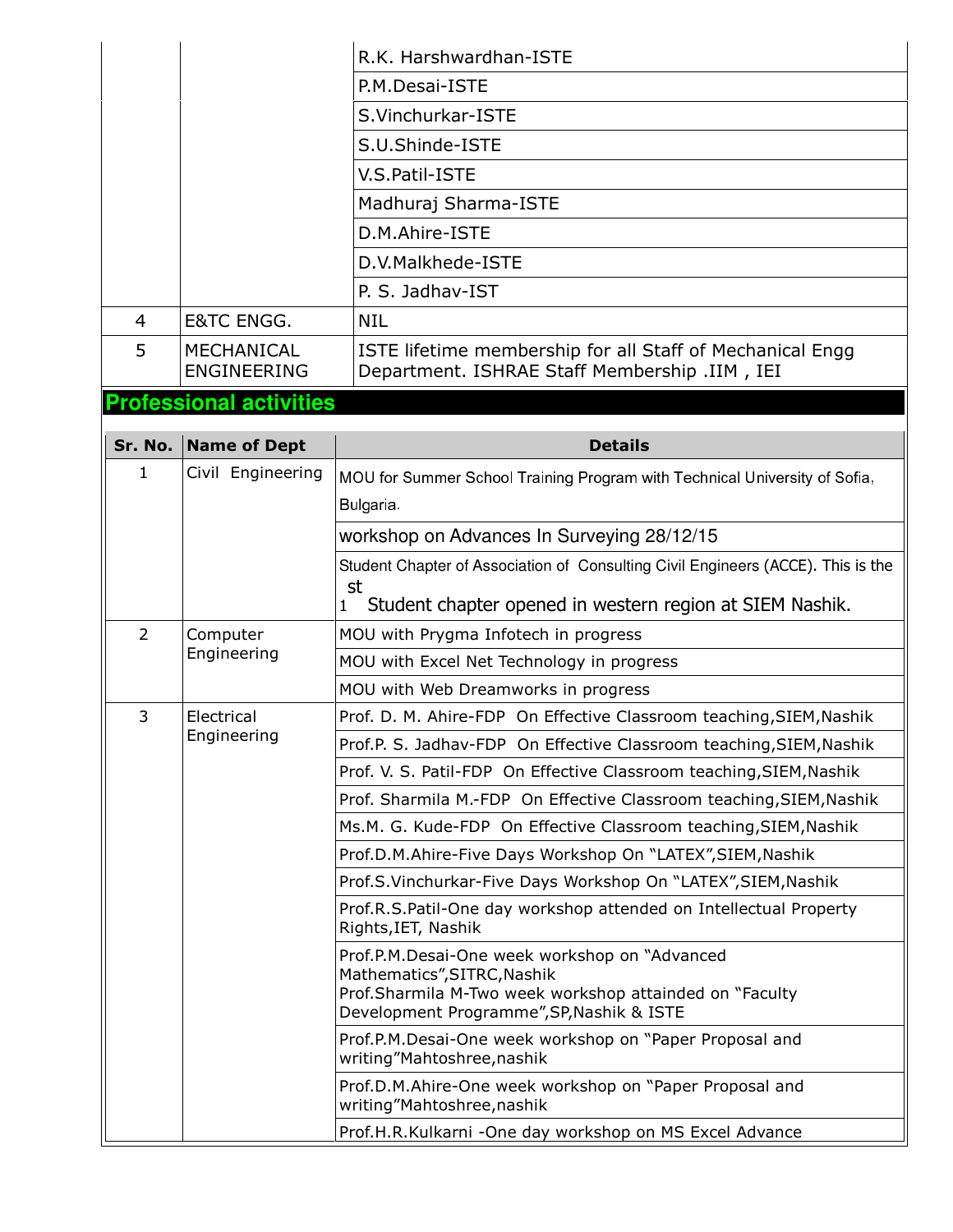|   |                             | Techniques, SIEM, Nashik                                                                |
|---|-----------------------------|-----------------------------------------------------------------------------------------|
|   |                             | Prof. Sharmila M.-One day workshop on MS Excel Advance<br>Techniques, SIEM, Nashik      |
|   |                             | Prof.R.S.Patil-One day workshop on MS Excel Advance<br>Techniques, SIEM, Nashik         |
|   |                             | Prof.S.U.Shinde-One day workshop on MS Excel Advance<br>Techniques, SIEM, Nashik        |
|   |                             | Prof-R.V.Patel-One day workshop on MS Excel Advance<br>Techniques, SIEM, Nashik         |
|   |                             | Prof.R.K.Harshwardhan-One day workshop on MS Excel Advance<br>Techniques, SIEM, Nashik  |
|   |                             | Prof.P.M.Desai-One day workshop on Industrial Automation<br><b>TAACT</b>                |
|   |                             | Prof.R.K.Harshvardhan-One day workshop on Industrial<br>Automation, TAACT               |
|   |                             | Prof.R.S.Patil-VAP on High Voltage Electrical Equipments design                         |
|   |                             | Prof.R.K.Harshvardhan-VAP on High Voltage Electrical Equipments<br>design               |
|   |                             | S.Vinchurkar-2 Paper Published                                                          |
|   |                             | R.K.Harshwardhan-3 Paper Published                                                      |
|   |                             | Prof.V.S.Patil-3 Paper Published                                                        |
|   |                             | Ms. M.G.Kude-2 Paper Published                                                          |
|   |                             | Prof.H.R.Kulkarni-2 Paper Published                                                     |
|   |                             | Prof.S.U.Shinde-3 Paper Published                                                       |
|   |                             | Prof.R.S. Patil-5 Paper Published                                                       |
|   |                             | Prof. Joydeep Sarkar-7 Paper Published                                                  |
|   |                             | Prof.Sharmila M.-1 Paper Published                                                      |
|   |                             | Prof.Madhuraj Sharma-1 Paper Published                                                  |
|   |                             | Prof.R.V.Patel-3 Paper Published                                                        |
|   |                             | Prof.D.V.Malkhede-1 Paper Published                                                     |
|   |                             | Prof.D.Badgujar-2 Paper Published                                                       |
| 4 | <b>E&amp;TC Engineering</b> | MOU for Summer School Training Program with Technical University of<br>Sofia, Bulgaria. |
|   |                             | Indian Scoity of Tecnical Education (ISTE)                                              |
|   |                             | Institute of Electronics ad Telecommunication Engineering (IETE)                        |
|   |                             | STTP on Embedded Linux                                                                  |
|   |                             | Workshop on Laex                                                                        |
|   |                             | National Level Poster Compition.                                                        |
| 5 | Mechanical                  | Faculty Development Programs, Management Development                                    |
|   | Engineering                 | Programs, National Workshops                                                            |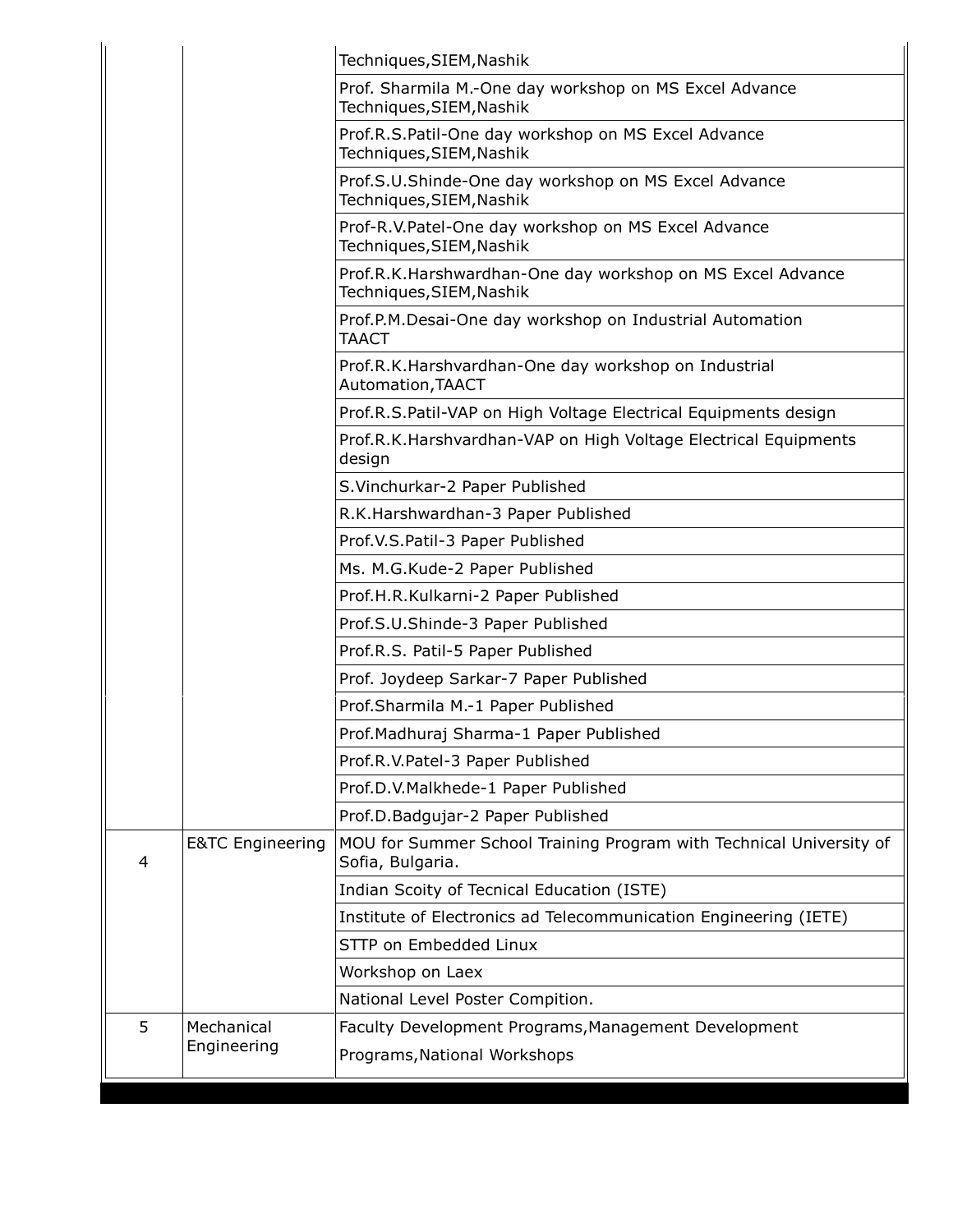### Admission Quota

3 Electrical

4 Electronics &

5 Mechanical

Engineering

Telecommunication

|                | <b>First Year Engineering</b>                     |                                    |                 |            |                                  |                            |                           |              |
|----------------|---------------------------------------------------|------------------------------------|-----------------|------------|----------------------------------|----------------------------|---------------------------|--------------|
| Sr.<br>No.     | Course                                            | <b>Sanctioned</b><br><b>Intake</b> | <b>Minority</b> | <b>CAP</b> | Against<br><b>CAP</b>            | <b>Institut</b><br>e Level | <b>J &amp; K</b><br>Quota | <b>Total</b> |
| $\mathbf{1}$   | Civil Engineering                                 | 120                                | $\overline{0}$  | 44         | 6                                | $\overline{0}$             | $\overline{0}$            | 50           |
| $\overline{2}$ | Computer<br>Engineering                           | 60                                 | $\overline{0}$  | 47         | 13                               | $\overline{0}$             | $\overline{0}$            | 60           |
| 3              | Electrical<br>Engineering                         | 60                                 | $\overline{0}$  | 19         | $\overline{2}$                   | $\theta$                   | $\boldsymbol{0}$          | 21           |
| 4              | Electronics &<br>Telecommunication<br>Engineering | 60                                 | $\theta$        | 17         | $\overline{4}$                   | $\overline{0}$             | $\overline{0}$            | 21           |
| 5              | Mechanical<br>Engineering                         | 120                                | $\theta$        | 43         | 5                                | $\theta$                   | $\boldsymbol{0}$          | 48           |
|                | Total $ 480$                                      |                                    | $\Omega$        | 170        | 30                               | $\overline{0}$             | $\overline{0}$            | 200          |
|                | <b>Direct Second Year Engineering</b>             |                                    |                 |            |                                  |                            |                           |              |
| Sr.<br>No.     | <b>Course</b>                                     | <b>Sanctioned</b><br><b>Intake</b> | <b>Minority</b> |            | <b>CAP Against</b><br><b>CAP</b> | <b>Institut</b><br>e Level | <b>Total</b>              |              |
| $\mathbf{1}$   | Civil Engineering                                 | 120                                | 0               | 111        | 13                               | 0                          |                           | 124          |
| 2              | Computer                                          | $\epsilon$ $\sim$                  | $\sim$          | 1 E .      | $\sim$                           | $\sim$                     |                           | 4 E          |

 $\begin{array}{c|c|c|c|c|c|c} \hline \text{Computer} & & \text{60} & 0 & 15 & 0 & 0 & 15 \ \hline \end{array}$ 

Engineering 60 0 43 8 0 51

Piechanical  $\begin{array}{c|c|c|c|c|c|c|c} \hline \text{Fugineering} & & 120 & 0 & 41 & 16 & 0 & \textbf{57} \end{array}$ 

60 0 34 7 0 **41** 

Total 480 0 244 44 0 288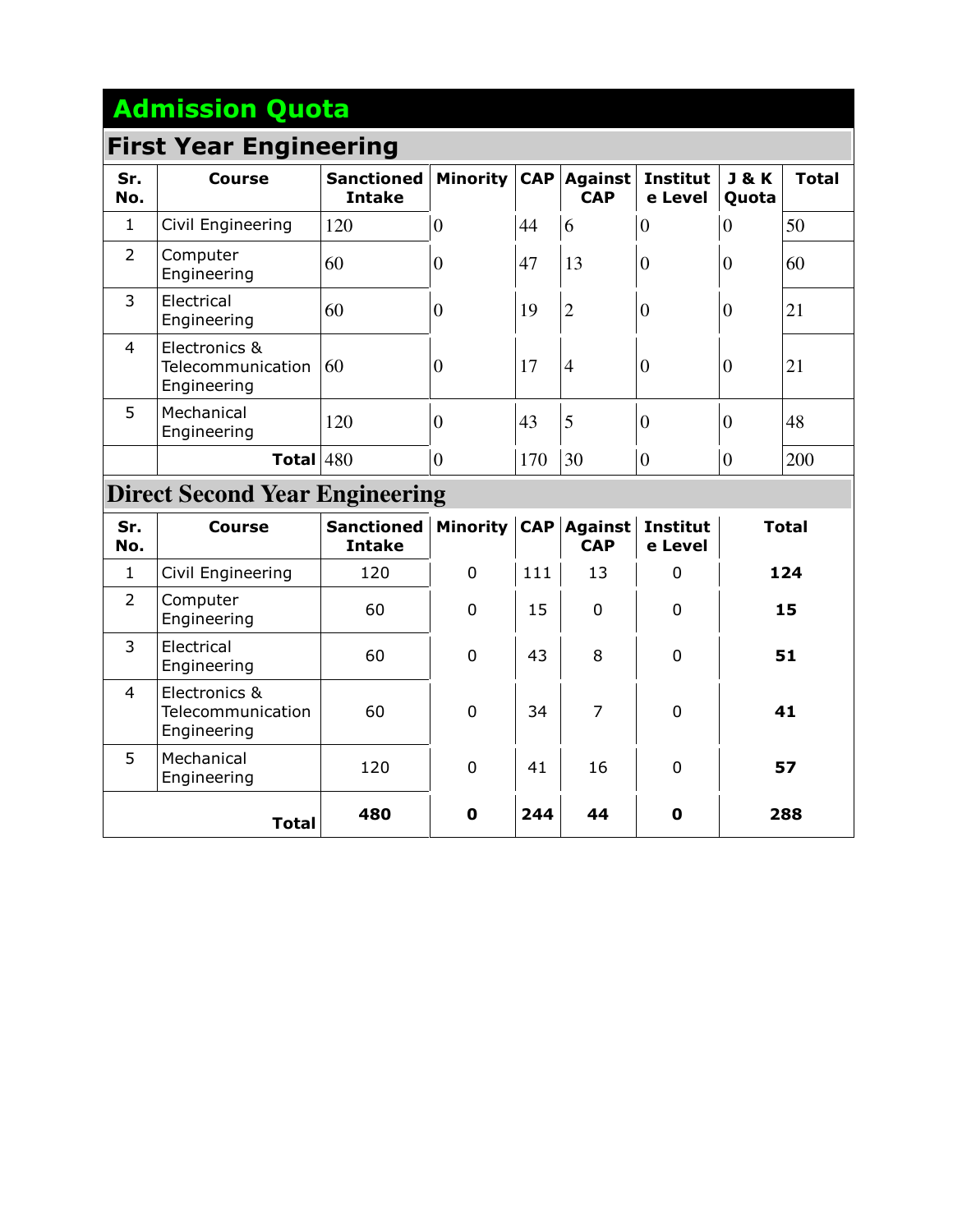| 10.14 Entrance test/admission criteria              |                                                                           |                                    |                 |  |
|-----------------------------------------------------|---------------------------------------------------------------------------|------------------------------------|-----------------|--|
|                                                     | <b>MH CET-2021,</b>                                                       |                                    |                 |  |
|                                                     | <b>Cut off last candidate admitted</b>                                    |                                    |                 |  |
| Sr. No.                                             | <b>Course Name</b>                                                        | 2020-21                            | 2019-20         |  |
|                                                     | Civil Engineering                                                         | 0.11                               | 1.22            |  |
| $\overline{2}$                                      | <b>Computer Engineering</b>                                               | 9.28                               | 2.56            |  |
| 3                                                   | <b>Electrical Engineering</b>                                             | 2.32                               | 34.95           |  |
| $\overline{4}$                                      | Electronics & Telecommunication<br>Engineering                            | 3.51                               | 8.35            |  |
| 5                                                   | <b>Mechanical Engineering</b>                                             | 0.64                               | 1.62            |  |
| <b>Fees in Rupees</b><br>(Fixed by SSS, Mumbai, MS) |                                                                           |                                    |                 |  |
|                                                     | Fees as approved by of Shikshan                                           | <b>Fees</b>                        |                 |  |
|                                                     | Shulk Samiti, for higher and<br>technical courses for the A.Y 2020-<br>21 | $1,03,000/-$                       |                 |  |
|                                                     | <b>Number of Fee Waivers offered</b>                                      | AY:- 2020-21                       |                 |  |
| Sr. No.                                             | <b>Course</b>                                                             | <b>Sanctioned</b><br><b>Intake</b> | <b>Admitted</b> |  |
| 1                                                   | Civil Engineering                                                         | 6                                  | 1               |  |
| $\overline{2}$                                      | <b>Computer Engineering</b>                                               | 3                                  | 3               |  |
| 3                                                   | <b>Electrical Engineering</b>                                             | 3                                  | 0               |  |
| 4                                                   | Electronics & Telecommunication                                           | 3                                  | 1               |  |
|                                                     | Engineering                                                               |                                    |                 |  |
| 5                                                   | <b>Mechanical Engineering</b>                                             | 6                                  | 3               |  |
|                                                     | <b>Total</b>                                                              | 21                                 | 8               |  |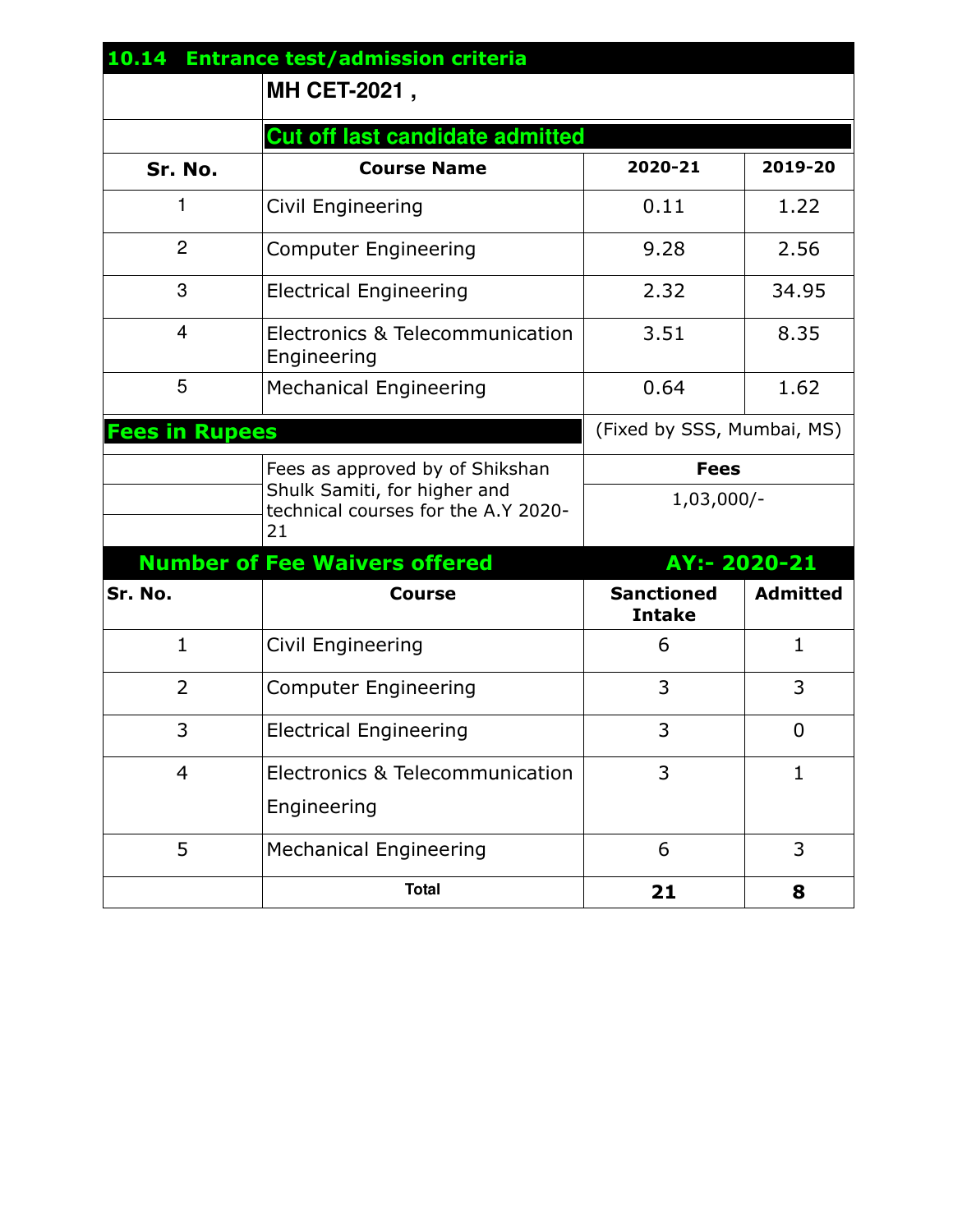| <b>Admission Calendar:-</b><br>As per Directorate of Technical Education Mumbai, Govt. of<br><b>Maharashtra notification</b> |                                                    |  |  |
|------------------------------------------------------------------------------------------------------------------------------|----------------------------------------------------|--|--|
| a) Sale of Application forms with<br>brochure                                                                                | From 01 Aug 2021 to 11 Aug 2021                    |  |  |
| b) Acceptance of Application forms                                                                                           | From 13 Aug 2021 to 14 Aug 2021                    |  |  |
| c) Display of Merit List                                                                                                     | 18. Aug. 2021                                      |  |  |
| d) Reporting for Admission                                                                                                   | From 20 Aug 2021 to 25 Aug 2021 (Could be Revised) |  |  |

Other admissions as done by DTE Mumbai, starting of Academics as per University of Pune Schedule

### PIO quota :- No

# **10.15 Infrastructural Information**

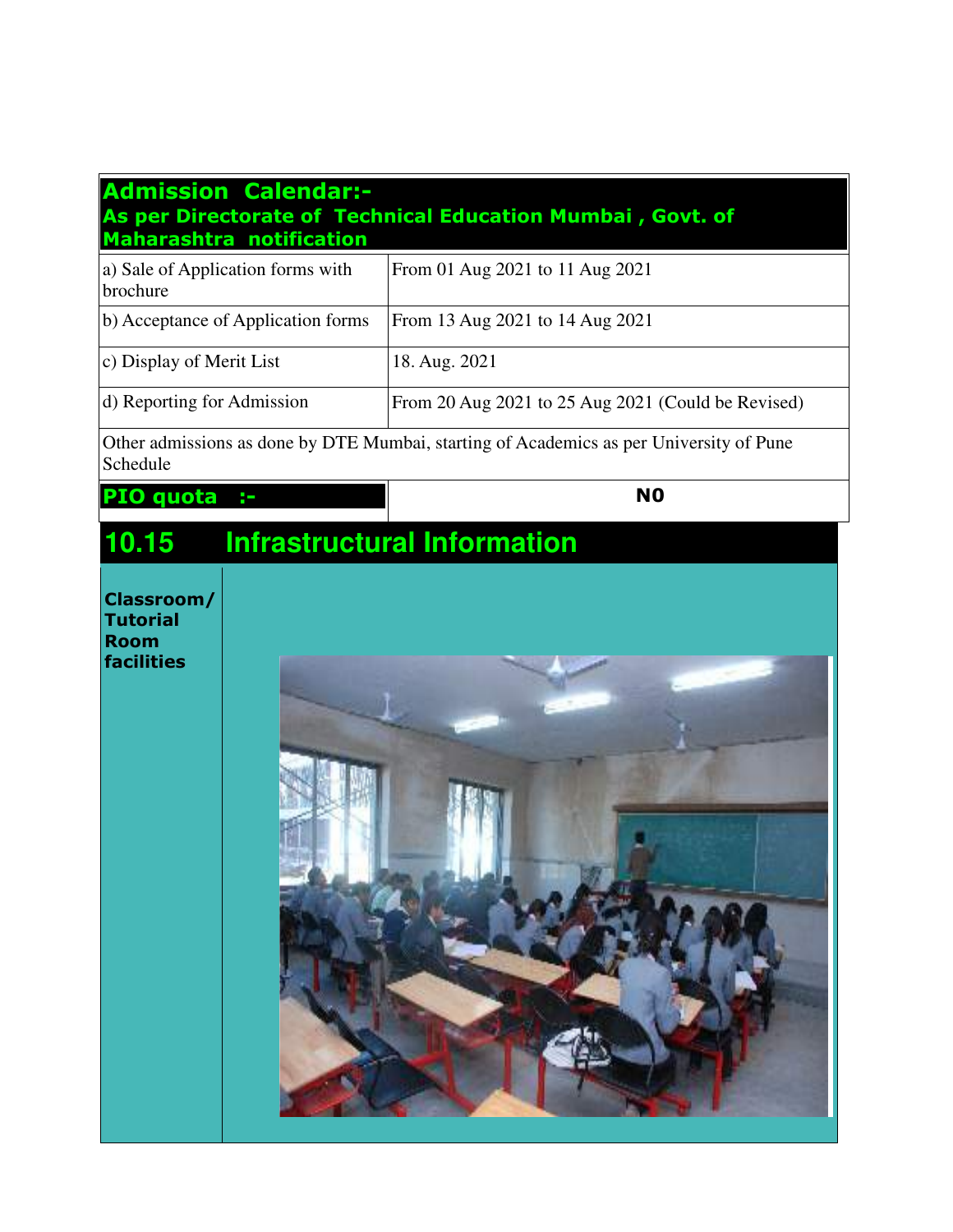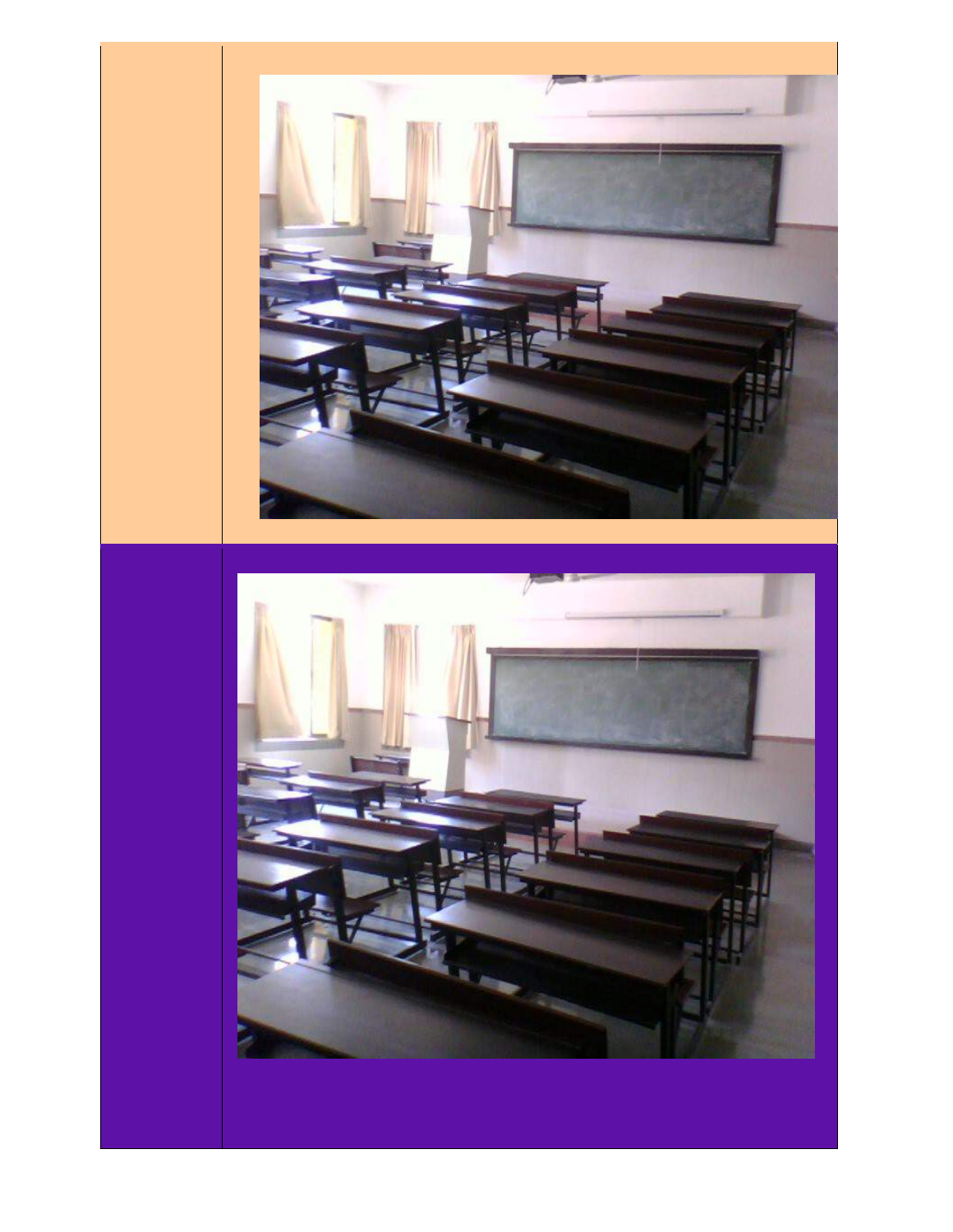#### **Laboratory** details

#### \*Chemistry Laboratory



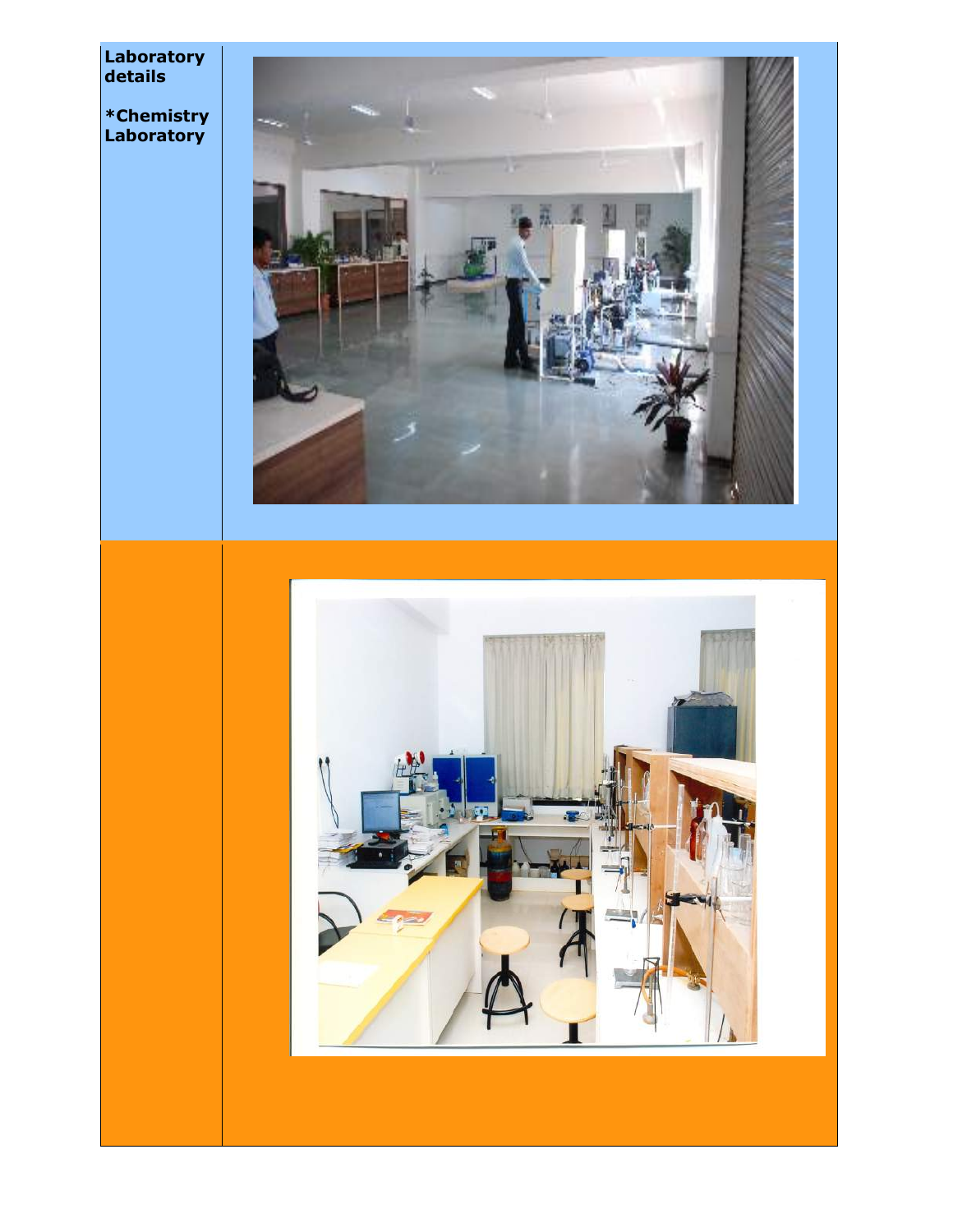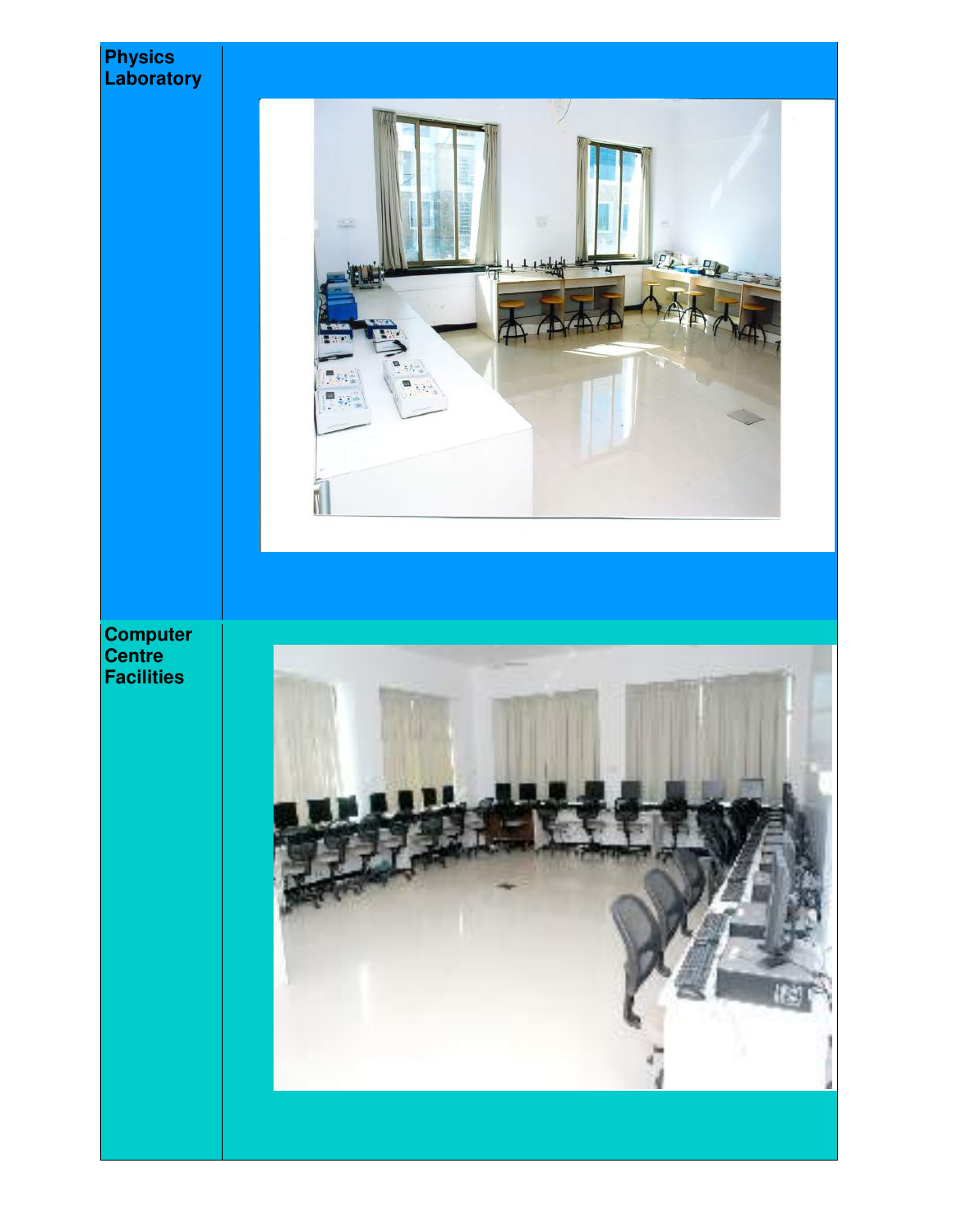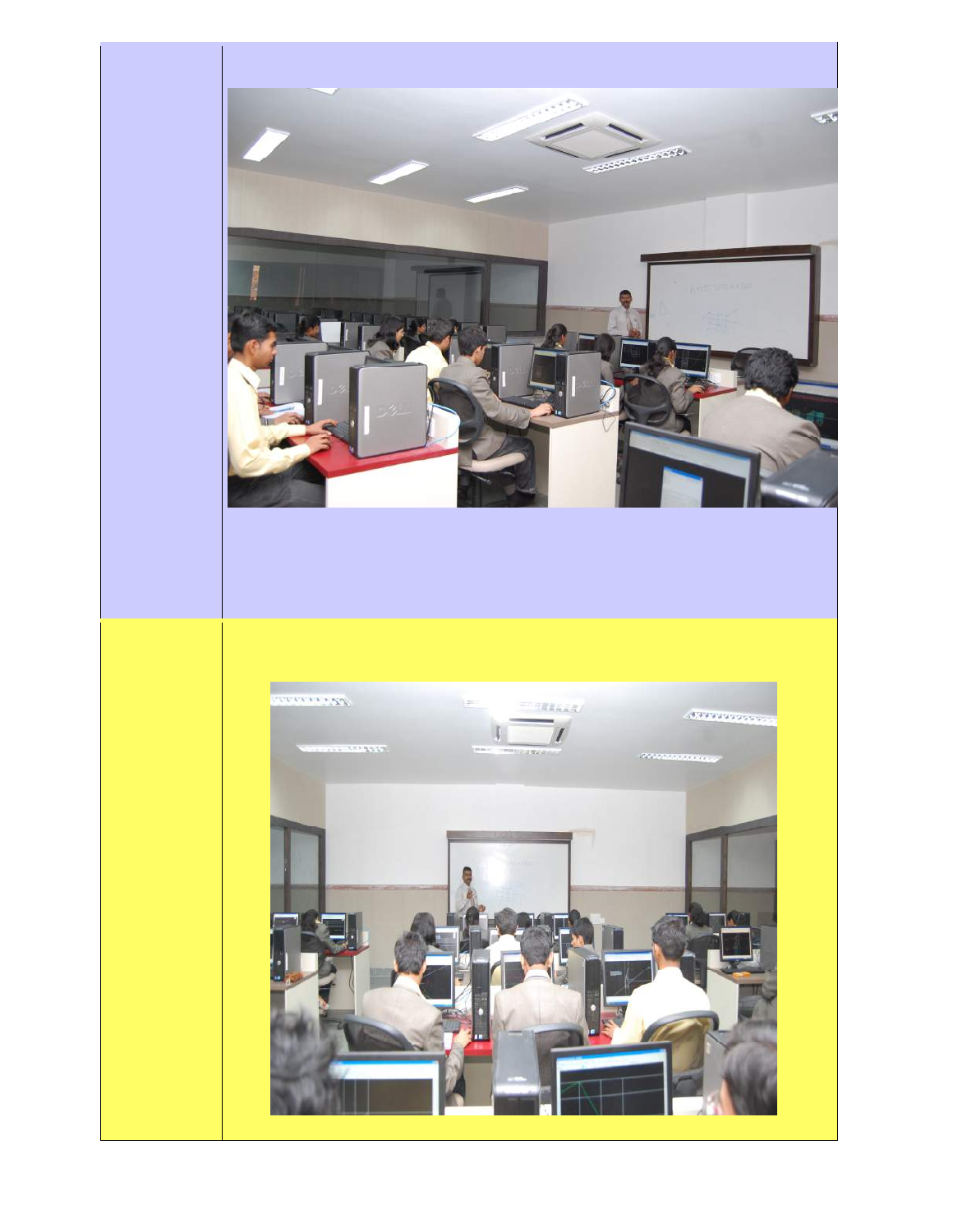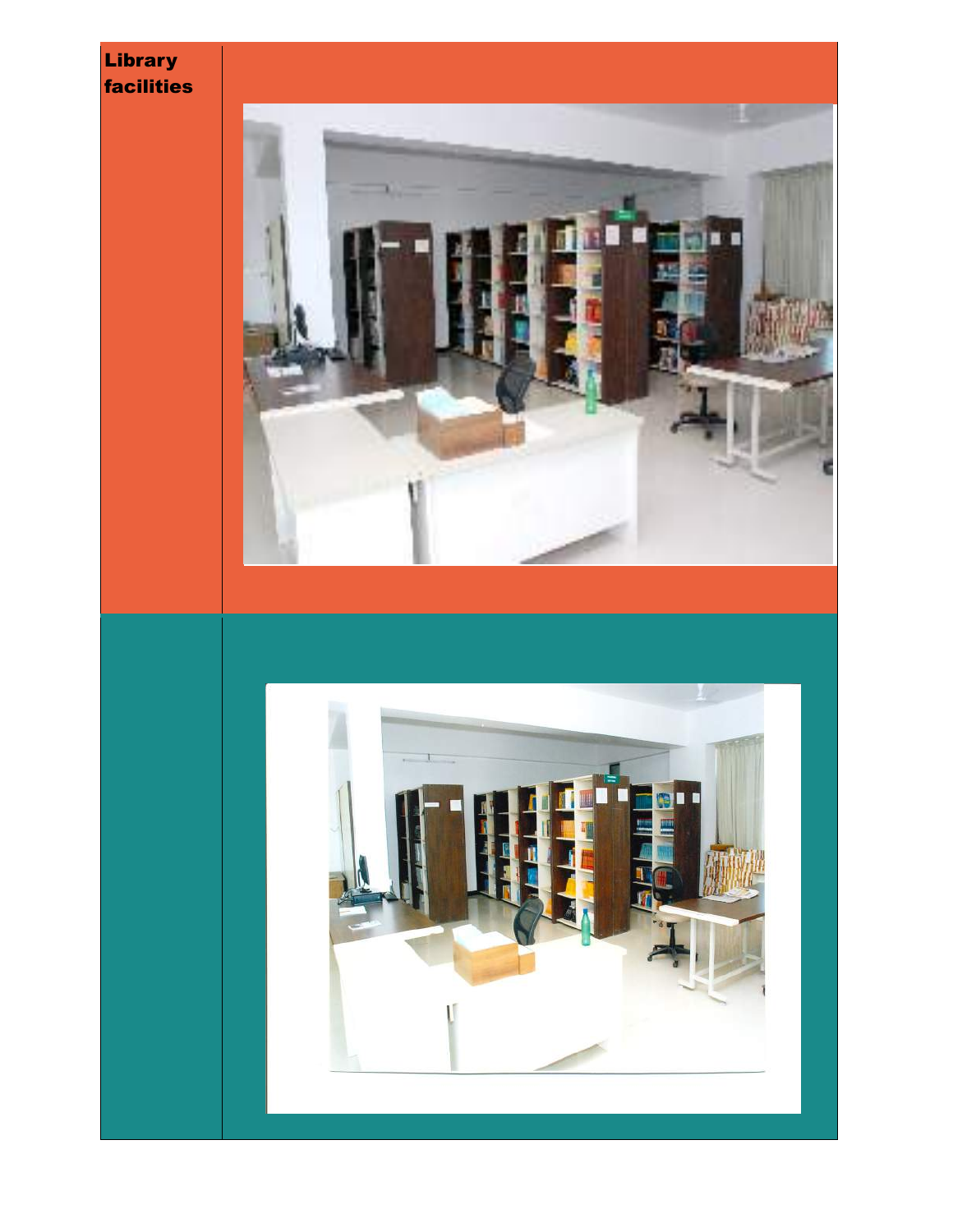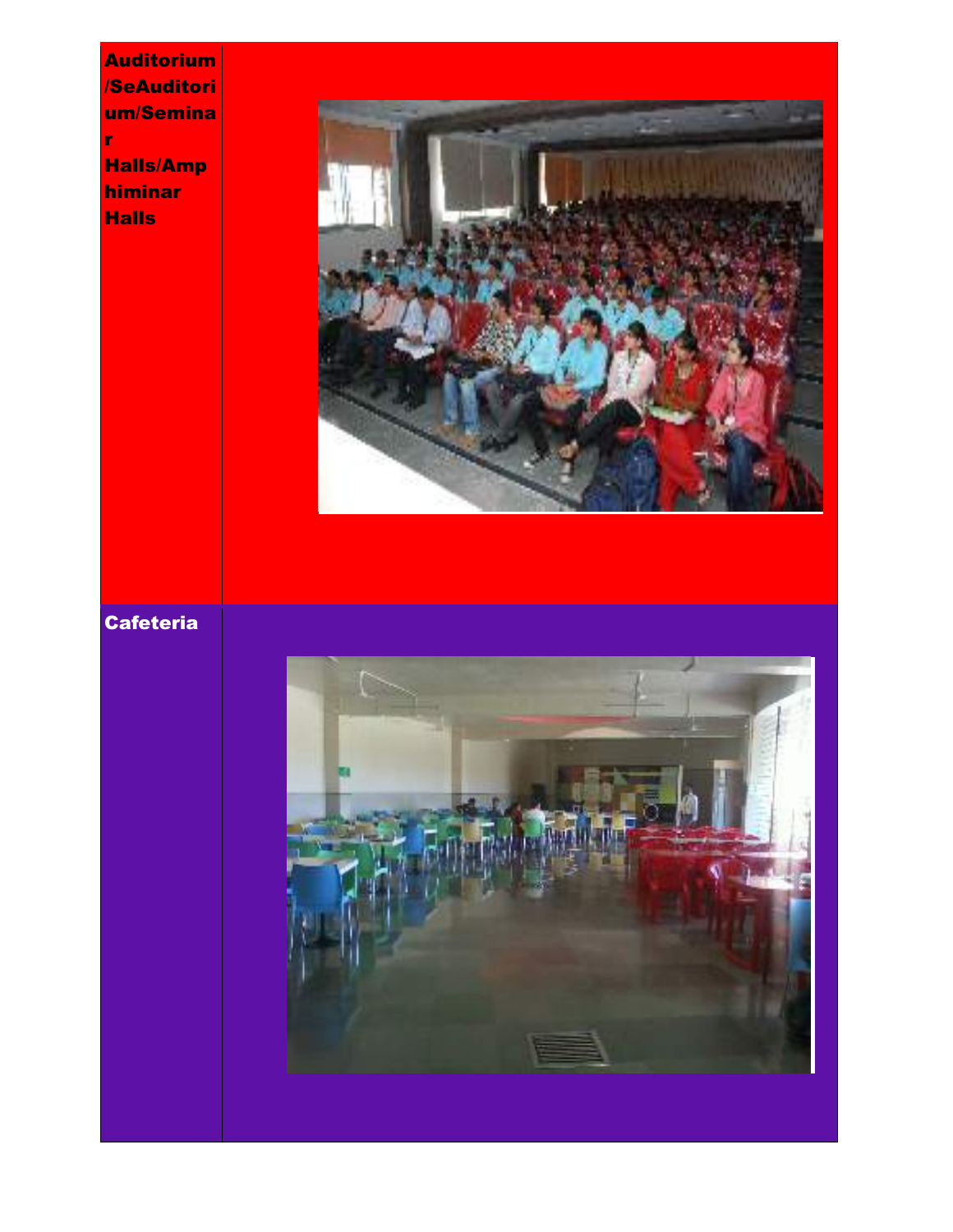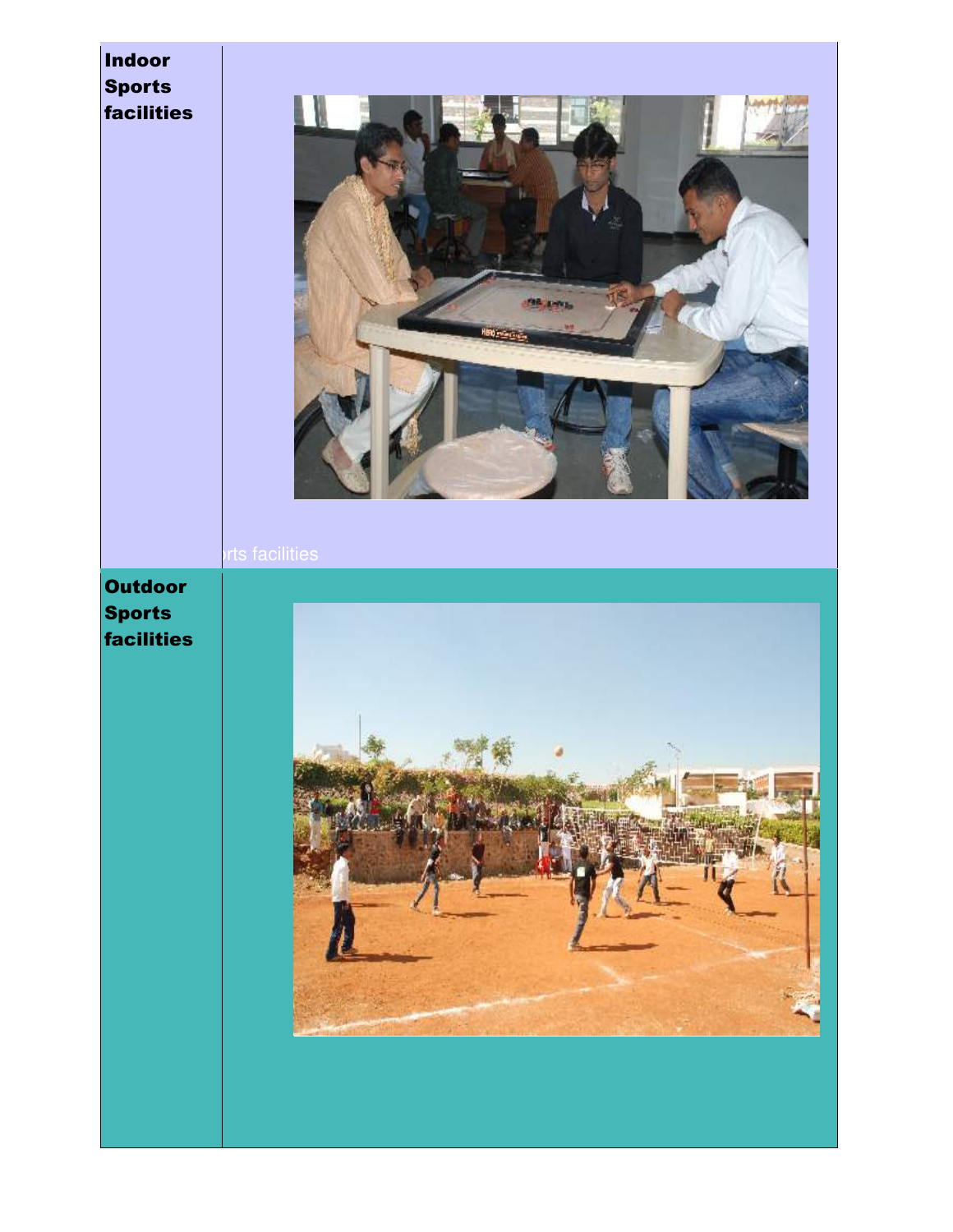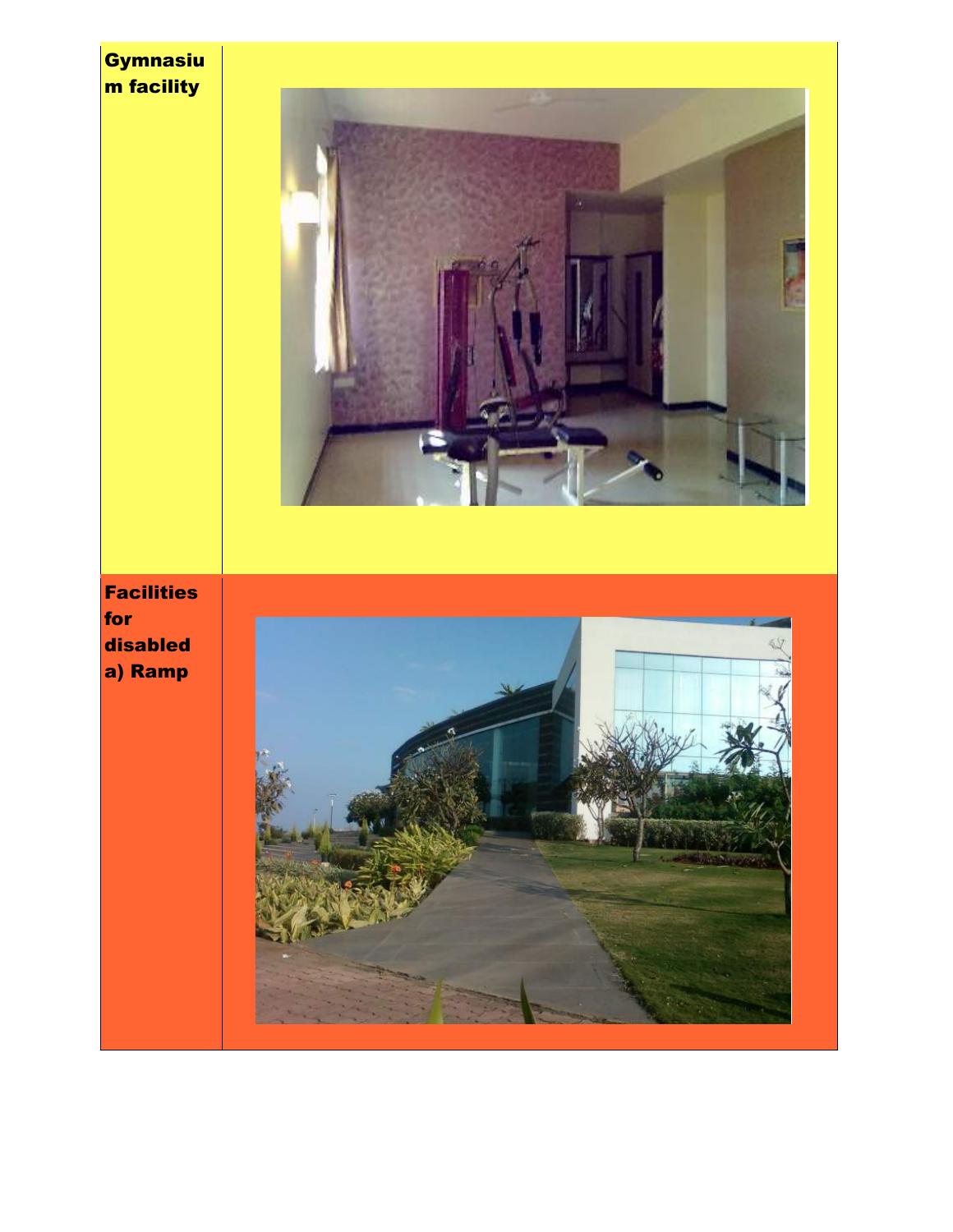